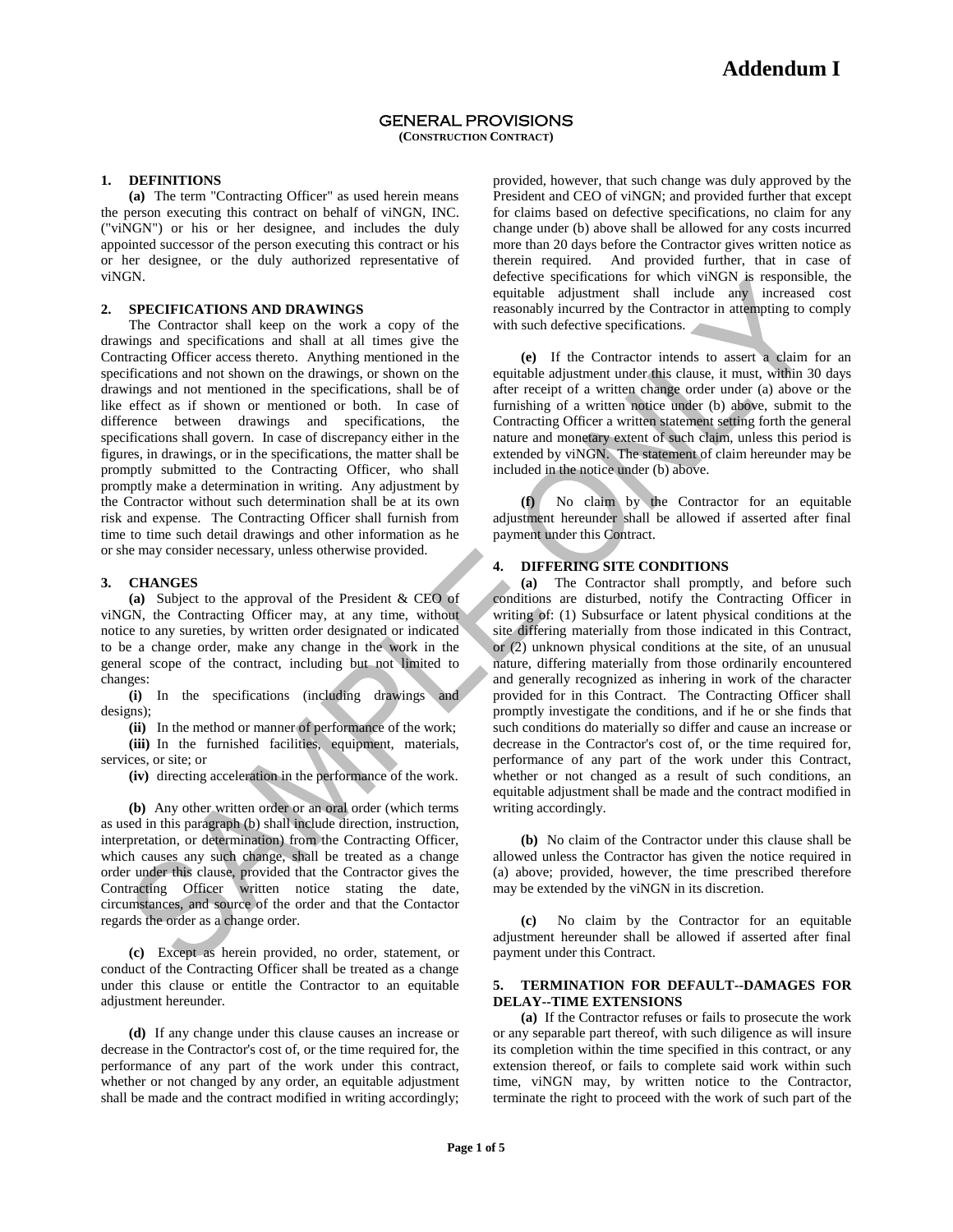work as to which there has been delay. In such event viNGN may take over the work and prosecute the same to completion, by contract or otherwise, and may take possession of any utilize in completing the work such materials, appliances, and other items as may be on the site of the work as necessary therefor. Regardless of whether the Contractor's right to proceed with the work is terminated, the Contractor and his sureties shall be liable for any damage to viNGN resulting from its refusal or failure to complete the work within the specified time.

**(b)** If fixed and agreed liquidated damages are provided in the contract and if viNGN so terminates the Contractor's right to proceed, the resulting damage will consist of such liquidated damages until such reasonable time as may be required for final completion of the work together with any increased costs occasioned by viNGN in completing the work.

**(c)** If fixed and agreed liquidated damages are provided in the Contract and if viNGN does not so terminate the Contractor's right to proceed, the resulting damage will consist of such liquidated damages until the work is completed or accepted.

**(d)** The Contractor's right to proceed shall not be so terminated nor the Contractor charged with resulting damage if:

**(1)** The delay in the completion of the work arises from unforeseeable causes beyond the control and without the fault or negligence of the Contractor, including but not restricted to, acts of God, acts of the public enemy, acts of the Government in either its sovereign or contractual capacity, acts of another contractor in the performance of a contract with viNGN or the Government, fires, floods, epidemics, quarantine restrictions, strikes, freight embargoes, unusually severe weather, or delays of subcontractors or suppliers arising from the unforeseeable causes beyond the control and without the fault or negligence of both the Contractor and such subcontractors or suppliers; and

**(2)** The Contractor, within 10 days from the beginning of such delay (unless the Contracting Officer grants a further period of time before the date of final payment under the Contract,) notifies the Contracting Officer in writing of the causes of delay.

The Contracting Officer shall ascertain the facts and the extent of any delay and the extent the time for completing the work when, in his or her judgment, the findings of facts justify such an extension, and the findings of fact of the Contracting Officer shall be final and conclusive on the parties, subject only to appeal as provided in Clause 6 of these General Provisions.

**(e)** If, after notice of termination of the Contractor's right to proceed under the provisions of this clause, it is determined for any reason that the Contract was not in default under the provisions of this clause, or that the delay was excusable under the provisions of this clause, the rights and obligations of the parties shall, if the contract contains a clause providing for termination for the convenience of viNGN, be the same as if the notice for termination had been issued pursuant to such clause. If, in the foregoing circumstances, this contract does not contain a clause providing for termination for convenience

of viNGN, the contract shall be equitably adjusted to compensate for such termination and the contract modified accordingly; failure to agree to any such adjustment shall be a dispute concerning a question of fact within the meaning of the clause of this contract entitled "Disputes."

**(f)** The rights and remedies of viNGN provided in this clause are in addition to any other rights and remedies provided by law of under this contract.

## **6. DISPUTES**

**(a)** Except as otherwise provided in this contract, any dispute concerning a question of fact arising under this contract which is not disposed of by agreement shall be decided by the Contracting Officer, who shall reduce his decision to writing and mail or otherwise furnish a copy thereof to the Contractor. The decision of the Contracting Officer shall be final and conclusive unless, within 30 days from the date of receipt of such copy, the Contractor mails or otherwise furnishes to the Contracting Officer a written appeal addressed to the Chairman of the Board of viNGN. The decision of the Chairman or his or her duly authorized representative for the determination of such appeals shall be final and conclusive. This provision shall not be pleaded in any suit involving a question of fact arising under this contract as limited judicial review of any such decision to cases where fraud by such official or his representative or board is alleged: **Provided, however,** That any such decision shall be final and conclusive unless the same is fraudulent or capricious or arbitrary or so grossly erroneous as necessarily to imply bad faith or is not supported by substantial evidence. In connection with any appeal proceeding under this clause, the Contractor shall be afforded an opportunity to be heard and to offer evidence in support of his appeal. Pending final decision of a dispute hereunder, the Contractor shall proceed diligently with the performance of the contract and in accordance with the Contracting Officer's decision.

**(b)** This Disputes clause does not preclude consideration of questions of law in connection with decisions provided for in paragraph (a) above. Nothing in this contract, however, shall be construed as making final the decision of any administrative official, representative or board on a question of law.

#### **7. PAYMENTS TO CONTRACTOR**

**(a)** viNGN will pay the contractor the price as hereinafter provided.

**(b)** viNGN will make progress payments monthly as the work proceeds, or at more frequent intervals as determined by the Contracting Officer, on estimates approved by the Contracting Officer. If requested by the Contracting Officer, the Contractor shall furnish a breakdown of the total contract price showing the amount included therein for each principal category of the work, in such detail as requested, to provide a basis of determining progress payments. In the preparation of estimates the Contracting Officer, at his discretion, may authorize material delivered on the site and preparatory work done to be taken into consideration. Material delivered to the Contractor at locations other than the site may also be taken into consideration (1) if such consideration is specifically authorized by the contract and (2) if the Contractor furnishes satisfactory evidence that it has acquired title to such material and that it will be utilized on the work covered by this contract.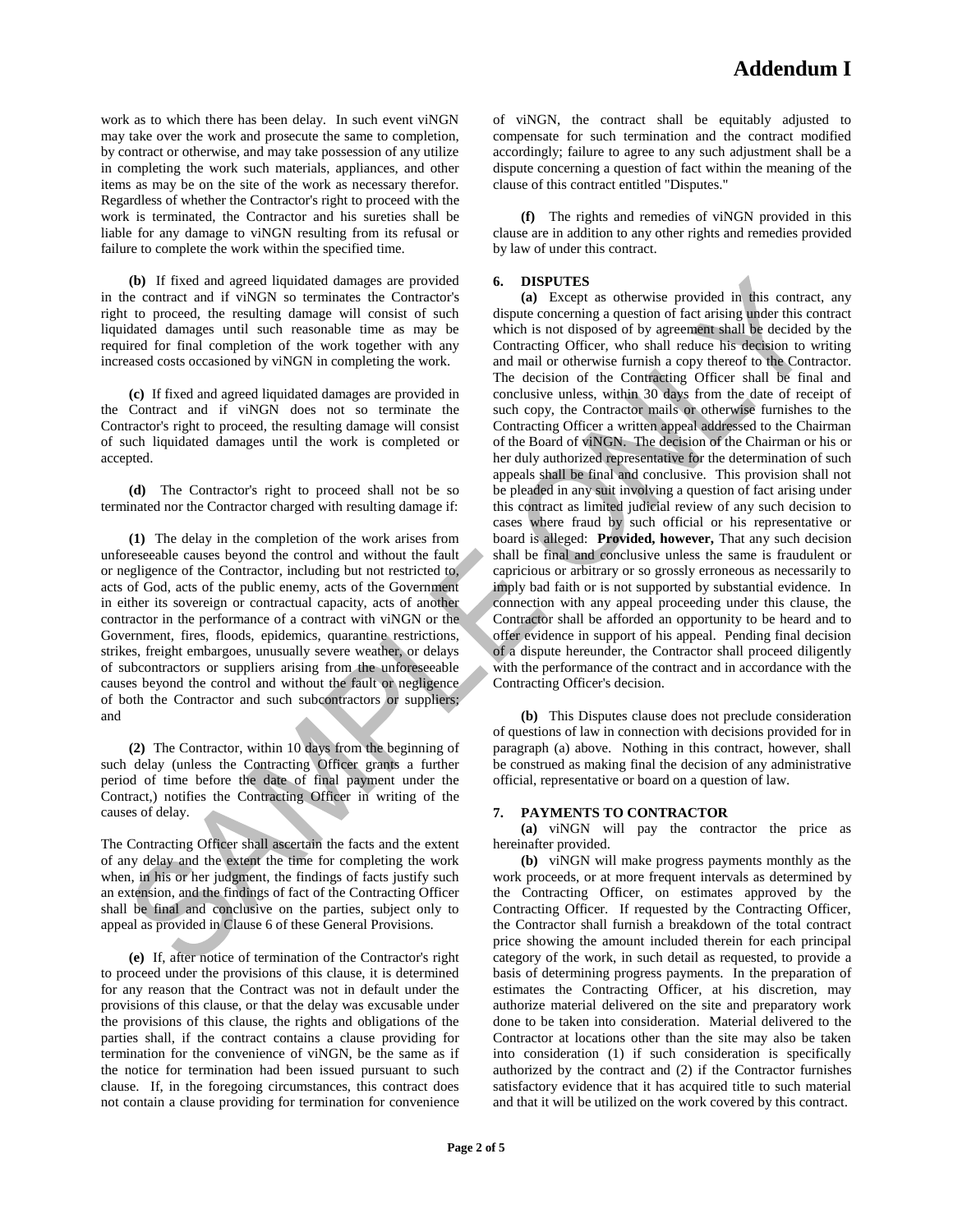**(c)** In making such progress payments, there shall be retained 10 percent of the estimated amount until final completion and acceptance of the contract work. However, if the Contracting Officer, at any time after 50 percent of the work has been completed, finds that satisfactory progress is being made, he or she may authorize any of the remaining progress payments to be made in full. Also, whenever the work is substantially complete, the Contracting Officer, if he or she considers the amount retained to be in excess of the amount adequate for the protection of viNGN, at his discretion, may release to the Contractor all or a portion of such excess amount. Furthermore, on completion and acceptance of each separate building, public work, or other division of the contract, on which the price is stated separately in the contract, payment may be made therefore without retention of a percentage.

**(d)** All material and work covered by progress payments made shall thereupon become the sole property of the owner of the premises, expressly subject to any interest therein of the federal or local government or any instrumentality thereof as a result of the use of federal grant funding or local funds in connection therewith, but this provision shall not be construed as relieving the Contractor from the sole responsibility for all material and work upon which payments have been made or the restoration of any damaged work, or a waiving of the right of viNGN to require fulfillment of all the terms of the contract.

**(e)** Upon completion and acceptance of all work, the amount due to the Contractor under this contract shall be paid upon the presentation of a properly executed voucher and after the Contractor shall have furnished viNGN with a release, if required, of all claims against viNGN or the Government arising by virtue of this contract, other than claims in stated amounts as may be specifically excepted by the Contractor from the operation of the release. If the Contractor's claim amounts payable under the contract has been assigned under the Assignment of Claims Act of 1940, as amended (31 U.S.C. § 203, 41 U.S.C. § 15), a release may also be required of the assignee.

#### **8. ASSIGNMENT OF CLAIMS**

**(a)** If this contract provides for payments aggregating \$1,000 or more, claims for monies due or to become due to the Contractor from viNGN under this contract may be assigned to a bank, trust company, or other financial institution, including any federal lending agency and may thereafter be further assigned and reassigned to any such institution. Any such assignment or reassignment shall cover all amounts payable under this contract and not already paid, and shall not be made to more than one party, except that any such assignment or reassignment may be made to one party as agent or trustee for two or more parties participating in such financing. Unless otherwise provided in this contract, payments to an assignee of any monies due to become due under this contract shall not, to the extent provided in said Act, as amended, be subject to reduction or setoff.

#### **9. MATERIAL AND WORKMANSHIP**

**(a)** Unless otherwise specifically provided in this contract, all equipment, material and articles incorporated into the work covered by this contract are to be new and of the most suitable grade for the purpose intended. Unless otherwise specifically provided in this contract, reference to any equipment, material, article or patented process, by trade name, make, or catalog number, shall be regarded as establishing a standard of quality and shall not be construed as limiting competition, and the Contractor may, at his option, use any equipment, material, article or process which, in the judgment of the Contracting Officer is equal to that named. The Contractor shall furnish to the Contracting Officer for his approval the name of the manufacturer, the model number, and other identifying data and information respecting the performance, capacity, nature, and rating of the machinery and mechanical and other equipment which the Contractor contemplates incorporating in the work. When required by this contract or when called for by the Contracting Officer, the Contractor shall furnish the Contracting Officer for approval full information concerning the material or articles which it contemplates incorporating in the work. When so directed, samples shall be submitted for approval at the Contractor's expense, with all shipping charges prepaid. Machinery, equipment, material and articles installed or used without required approval shall be at risk of subsequent rejection.

**(b)** All work under this contract shall be performed in a skillful and workmanlike manner. The Contracting Officer may, in writing, require the Contractor to remove from the work any employee the Contracting Officer deems incompetent, careless, or otherwise objectionable.

#### **10. INSPECTION AND ACCEPTANCE**

**(a)** Except as otherwise provided in this contract, inspection and testing by viNGN of material and workmanship required by this contract shall be made at reasonable times and at the site of the work, unless the Contracting Officer determines that such inspection or test of material which is to be incorporated in the work shall be made at the place of production, manufacture, or shipment of such material. To the extent specified by the Contracting Officer at the time of determining to make off-site inspection or testing, such inspection or testing shall be conclusive as to whether the material involved conforms to the contract requirements. Such off-site inspection or testing shall not relieve the Contractor of responsibility for damage to or loss of the material prior to acceptance, nor in any way affect the continuing rights of viNGN after acceptance of the completed work under the terms of paragraph (f) of this clause, except as hereinabove provided.

**(b)** The Contractor shall, without charge, replace any material or correct any workmanship found by viNGN not to conform to the contract requirements, unless in the public interest viNGN consents to accept such material or workmanship with an appropriate adjustment in contract price. The Contractor shall promptly segregate and remove rejected material from the premises.

**(c)** If the Contractor does not promptly replace rejected material or correct rejected workmanship, viNGN (1) may, by contract or otherwise, replace such material or correct such workmanship and charge the cost thereof to the Contractor, or (2) may terminate the Contractor's right to proceed in accordance with clause 5 of these General Provisions.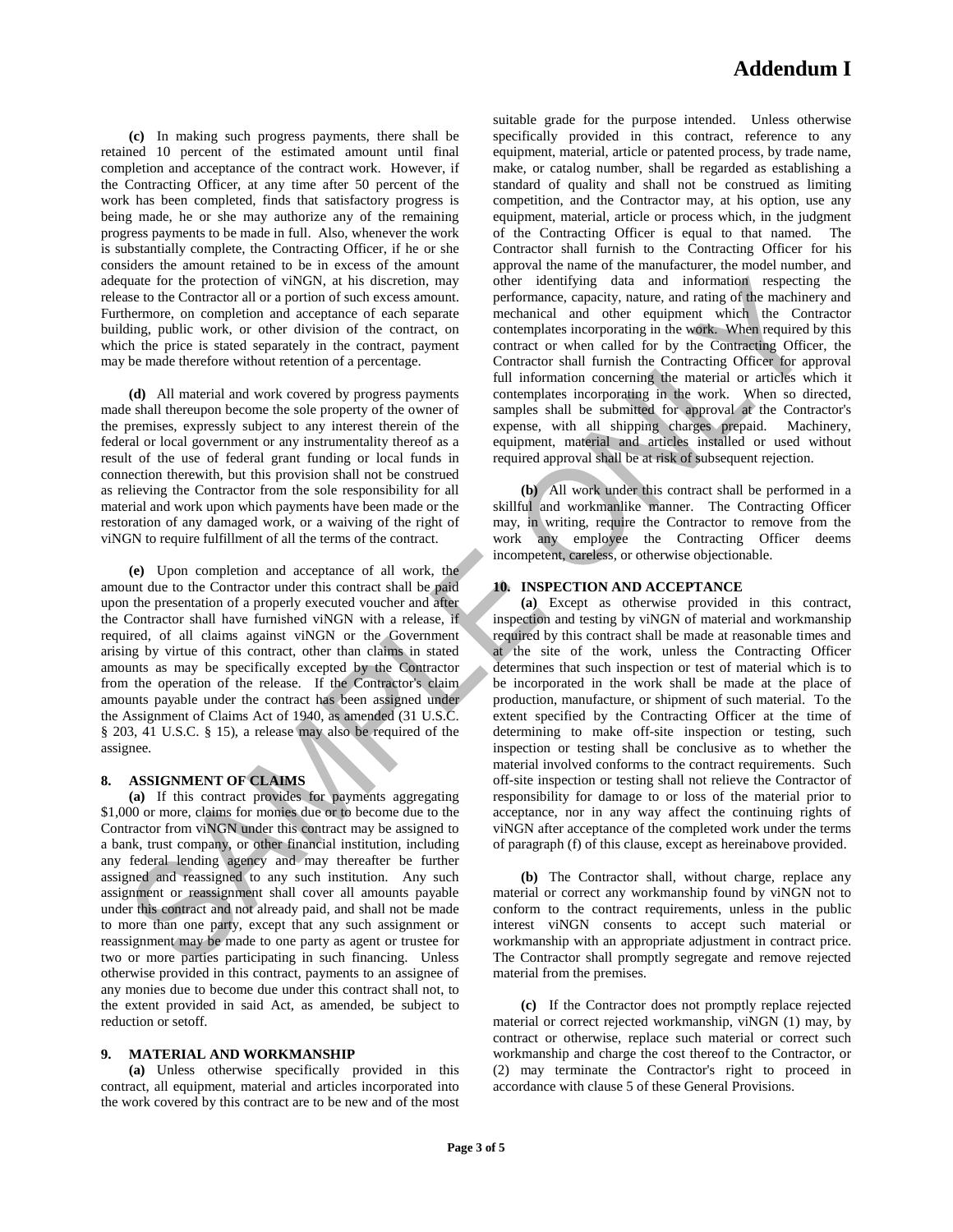**(d)** The Contractor shall furnish promptly, without additional charge, all facilities, labor, and material reasonably needed for performing such safe and convenient inspection and testing as may be required by the Contracting Officer. All inspection and testing by viNGN shall be performed in such manner as not unnecessarily to delay the work. Special, full size and performance tests shall be performed as described in this contract. The Contractor shall be charged with any additional cost of inspection when material and workmanship are not ready at the time specified by the Contractor for its inspection.

**(e)** Should it be considered necessary or advisable by viNGN at any time before acceptance of the entire work to make an examination of work already completed, by removing or tearing same, the Contractor shall, on request, promptly furnish all necessary facilities, labor and material. If such work is found to be defective or non-conforming in any material respect, due to the fault of the Contractor or its subcontractors, Contractor shall defray all the expenses of such examination and of satisfactory reconstruction. If, however, such work is found to meet the requirements of the contract, an equitable adjustment shall be made in the contract price to compensate the Contractor for the additional services involved in such examination and reconstruction and, if completion of the work has been delayed thereby, it shall, in addition, be granted a suitable extension of time.

**(f)** Unless otherwise provided in this contract, acceptance by viNGN shall be made as promptly as practicable after completion and inspection of all work required by this contract. Acceptance shall be final and conclusive except as regards latent defects, fraud, or such gross mistakes as may amount to fraud, or as regards viNGN's rights under any warranty or guarantee.

#### **11. SUPERINTENDENCE BY CONTRACTOR**

The Contractor shall give its personal superintendence to the work or have a competent foreman or superintendent, satisfactory to the Contracting Officer, on the work at all times during progress, with authority to act for the Contractor.

#### **12. PERMITS AND RESPONSIBILITIES**

The Contractor shall, without additional expense to viNGN, be responsible for obtaining any necessary licenses and permits, and for complying with any applicable federal or local laws, codes and regulations, in connection with the prosecution of the work. The Contractor shall be similarly responsible for all damages to persons or property that may occur as a result of its fault or negligence. The Contractor shall take proper safety and health precautions to protect the work, the workers, the public, and the property of others. The Contactor shall also be responsible for all materials delivered and work performed until completion and acceptance of the entire construction work, except for any completed unit of construction thereof which theretofore may have been accepted.

#### **13. CONDITIONS AFFECTING THE WORK**

The Contractor shall be responsible for having taken steps reasonably necessary to ascertain the nature and location of the work, and the general and local conditions which can affect the work or the cost thereof. Any failure by the Contractor to do so will not relieve it from responsibility for successfully performing the work without additional expense to viNGN. viNGN assumes no responsibility for any understanding or representations concerning conditions made by any of its officers or agents prior to the execution of this contract, unless such understanding or representations are expressly stated in the contract.

#### **14. OTHER CONTRACTS**

viNGN may undertake or award other contracts for additional work, and the Contractor shall fully cooperate with such other contractors and viNGN employees or agents and carefully fit its own work to such additional work as may be directed by the Contracting Officer. The Contractor shall not commit or permit any act which will interfere with the performance of work by any other contractor or by viNGN employees or agents.

#### **15. PATENT INDEMNITY**

Except as otherwise provided, the Contractor agrees to indemnify viNGN and its officers, directors, agents and employees, against liability, including costs and expenses, arising out of the performance of this contract or out of the use or disposal by or for the account of viNGN of supplies furnished or construction work performed hereunder.

## **16. ADDITIONAL BOND SECURITY**

If any surety upon a bond furnished in connection with this contract becomes unacceptable to viNGN, or if any such surety fails to furnish reports as to the Contractor's financial condition from time to time as requested by viNGN, the Contractor shall promptly furnish such additional security as may be required from time to time to protect the interests of viNGN and of persons supplying labor or materials in the prosecution of the work contemplated by this contract.

## **17. COVENANT AGAINST CONTINGENT FEES**

The Contractor warrants that no person or selling agency has been employed or retained to solicit or secure this contract upon an agreement or understanding for a commission, percentage, brokerage, or contingent fee, excepting lawful payments to bona fide employees or bona fide established commercial or selling agencies maintained by the Contractor for the purpose of securing business. Contractor further warrants that no payments have been made or are due which would violate any local or federal law with respect to kickbacks, lobbying, conflicts of interest or false claims. For breach or violation of this warranty, viNGN shall have the right to annul this contract without liability or in its discretion to deduct from the contract price or consideration, or otherwise recover, the full amount of such commission, percentage, brokerage, or contingent fee.

## **18. OFFICIALS NOT TO BENEFIT**

No member of the Legislature of members of Congress shall be admitted to any share or part of this contract, or to any benefit that may arise therefrom.

#### **19. UTILIZATION OF APPRENTICES OR TRAINEES & SMALL BUSINESS CONCERNS**

(a) It is the policy of viNGN as declared by the Legislature that a fair portion of the purchases and contracts for